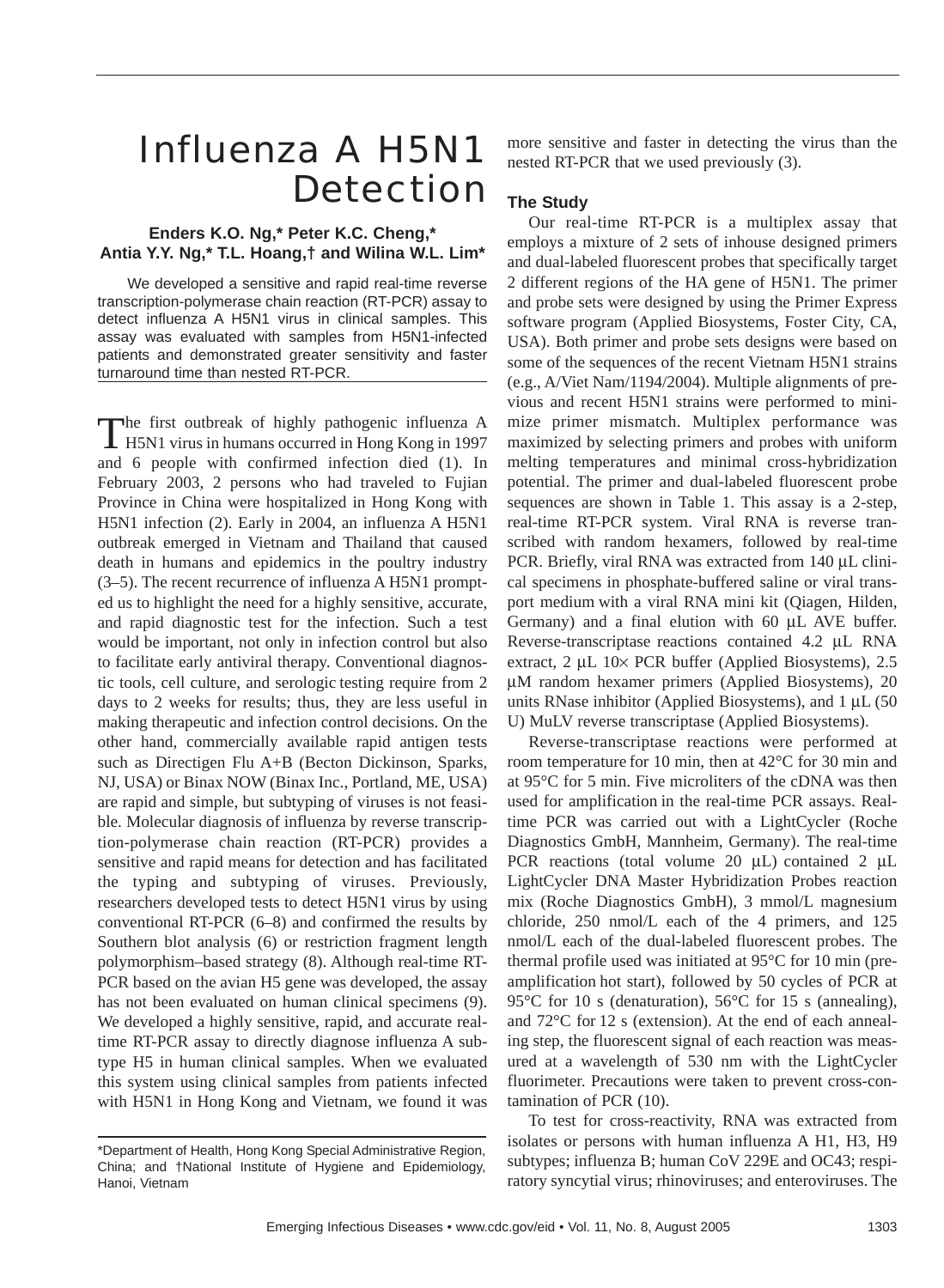## **DISPATCHES**

| Table 1. Primers and dual-labeled hubiescent probes of the HSTeal-time reverse transcription–polymerase chain reaction assay                              |          |                                        |                      |  |  |  |  |
|-----------------------------------------------------------------------------------------------------------------------------------------------------------|----------|----------------------------------------|----------------------|--|--|--|--|
| Primer/probe                                                                                                                                              | Target   | Primer/probe sequence (5' to 3')       | Nucleotide position* |  |  |  |  |
| <b>H5-1F</b>                                                                                                                                              |          | <b>TGCCGGAATGGTCTTACATAGTG</b>         | 266-288              |  |  |  |  |
| $H5-1R$                                                                                                                                                   | HA† gene | TCTTCATAGTCATTGAAATCCCCTG              | $347 - 323$          |  |  |  |  |
| $H5-1P$                                                                                                                                                   |          | ft-AGAAGGCCAATCCAGTCAATGACCTCTGTTA-xpt | 290-320              |  |  |  |  |
| $H5-2F$                                                                                                                                                   |          | GTGGCGAGCTCCCTAGCA                     | 1615-1632            |  |  |  |  |
| $H5-2R$                                                                                                                                                   | HA gene  | TCTGCATTGTAACGACCCATTG                 | 1695-1674            |  |  |  |  |
| $H5-2P$                                                                                                                                                   |          | f-TGGCAATCATGGTAGCTGGTCTATCCTTATGG-xp  | 1634-1665            |  |  |  |  |
| *Based on some of the Vietnam H5N1 strains (e.g., A/Viet Nam/1194/2004).<br>†HA, hemagglutinin; f, 6-carboxyfluorescein; xp, carboxytetramethylrhodamine. |          |                                        |                      |  |  |  |  |

Table 4. Drimars and dual labeled fluerescent probes of the UE real time reverse transmission, polymerace shain reading a

RNA was then tested by the described real-time RT-PCR. The results showed that the assay was specific for the H5 subtype. The detection sensitivity of the real-time assay was compared with that of 2 other assays by analyzing a serial 10-fold dilution of viral stock with 108 tissue culture infective dose  $(TCID)_{50}/mL$  of rhabdomyosarcoma cell–culture fluid of a recent H5N1 isolate (A/Viet Nam/1194/2004). The results showed that our real-time RT-PCR assay was the most sensitive of the 3 assays, 10 fold more sensitive than nested RT-PCR (Table 2). We analyzed 18 archived respiratory samples collected  $\leq$ 10 days after onset of illness from 13 confirmed H5N1–infected patients from Hong Kong in 1997 and 2003 and 10 samples collected on an unknown onset day of illness from 5 confirmed H5N1–infected patients from Vietnam in 2004. All samples were confirmed as H5N1 positive by virus isolation and characterization. Our findings demonstrated that the detection rate of the RT-PCR assay was 100% (28 of 28 samples), whereas that of the nested RT-PCR was 89% (25 of 28 samples). This finding indicates that the real-time assay shows similar or greater sensitivity than the nested RT-PCR. Furthermore, the H5 viral load of the archived clinical samples was determined by a standard curve obtained by plotting from the same series of 10-fold dilutions of virus stock. Viral load analysis showed that the concentration of H5N1 RNA in those clinical specimens ranged from  $10^1$  to  $10^6$  TCID<sub>50</sub>/mL. Based on the serial sample analysis of 2 patients, the viral load of patient 1 increased 5-fold from day 0 to day 3, whereas the viral load of patient 2 dropped 3-fold from day 4 to day 7 (Figure). Because a limited number of samples were analyzed, the peak of viral load cannot be determined. Studies have reported that the viral load in nasopharyngeal aspirate of the H5N1 patients was lower than in those with H3N2

infection in 2003 (11). To determine whether the viral load of H5N1 patients in 1997 and 2004 is different from that of H3N2 patients, clinical specimens from these 2 groups of patients were analyzed by using a quantitative real-time RT-PCR assay that targeted the M gene of influenza A (12). Similarly, viral load was determined by a standard curve obtained by plotting from series of 10-fold dilutions of a H3N2 virus stock. The mean viral load of 22 patients with H3N2 virus infection was  $1.5 \times 10^6$  TCID<sub>50</sub>/mL, whereas the mean viral load of H5N1 patients was  $1.6 \times$  $10^5$  TCID<sub>50</sub>/mL in both 1997 and 2004. Thus, 10-fold lower viral loads were observed in H5N1 patients in both 1997 and 2004 (*t* test, p<0.05). These data are consistent with previous data that showed rapid diagnostic methods for influenza are less sensitive for H5N1 detection, likely due to lower viral loads.

## **Conclusions**

In this study, we demonstrated that our new multiplex real-time RT-PCR assay that specifically targets 2 different regions of the H5 gene is more sensitive than nested RT-PCR and even more sensitive than real-time RT-PCR with a single set of primers and probes (unpub. data). Our data prove that the assay is specific for H5 subtype and capable of detecting and quantifying H5 RNA in clinical samples from patients obtained during different outbreaks (1997, 2003, and 2004). Unlike nested RT-PCR, the real-time assay not only reduces the risk for contamination but also reduces turnaround time to 1–2 hours, 3 times faster than the nested RT-PCR. In conclusion, our study demonstrates that our real-time RT-PCR assay is rapid, specific, and relatively sensitive for directly detecting influenza A subtype H5 virus and may be useful in routine diagnostic testing.

| Table 2. Detection sensitivity of polymerase chain reaction and rapid antigen test for H5N1* |                       |  |     |               |   |    |  |  |
|----------------------------------------------------------------------------------------------|-----------------------|--|-----|---------------|---|----|--|--|
|                                                                                              | Dilution <sup>+</sup> |  |     |               |   |    |  |  |
| Test                                                                                         |                       |  | "∩1 | 10 $^{\circ}$ |   | 10 |  |  |
| Rapid antigen test‡                                                                          |                       |  |     |               |   |    |  |  |
| Conventional nested RT-PCR                                                                   |                       |  |     |               | - |    |  |  |
| Real-time RT-PCR                                                                             |                       |  |     |               |   |    |  |  |

\*RT-PCR, reverse transcription-polymerase chain reaction.

†Serial 10-fold dilution with a concentration of 10<sup>8</sup> 50% tissue culture infective doses/mL of rhabdomyosarcoma cell culture fluid. #Binax NOW; +, positive; -, negative.